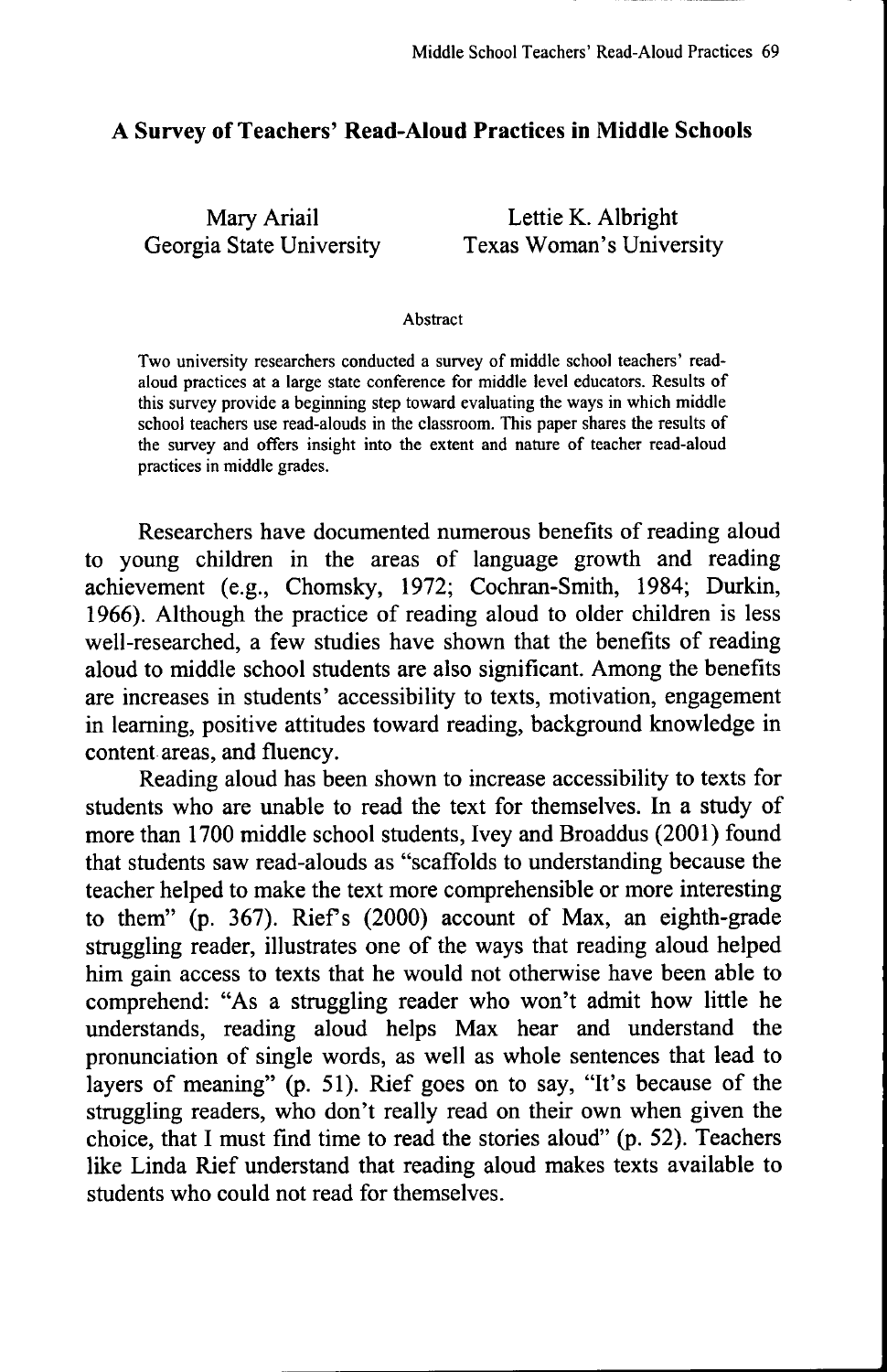When teachers read engaging texts aloud, aliterate students (able to read but choose not to) often become more motivated to read on their own. In addressing aliteracy among seventh-graders. Beers (1996) identified three types of aliterate students: Dormant (they like to read but don't often make the time to do it), uncommitted (they don't like to read but say they may read in the future), and unmotivated (they don't like to read and don't ever expect to change their mind). Beers found that all three types of aliterate students became more motivated to read when the teacher read aloud to them. Furthermore, Ivey & Broaddus (2001) explored motivation in their study of middle school students and found that teacher read-alouds were one of the most important factors in motivating them to read. Reading aloud can also lead to increases in motivation for students who do choose to read. Lesesne (2001), for example, noted that teacher read-alouds, in addition to motivating aliterate students to read, can also introduce avid readers to a world of books they might not otherwise find on their own.

Albright (2002) described how seventh-grade students who participated in an interactive read-aloud of picture books during social studies were engaged in learning and demonstrated higher-level thinking skills. The students responded both aesthetically and efferently (Rosenblatt, 1978) to the read-alouds, made intertextual connections, and engaged in collaborative meaning-making. They asked questions and analyzed and offered solutions to problems posed in the text or in their discussions. This study reinforced the important role of the teacher who used open-ended "starter" questions to stimulate discussion but did not dominate the conversation.

Listening to teachers read is a pleasurable activity for students and leads to more positive attitudes toward reading. In a survey of over 1700 students' best reading experiences, Ivey and Broaddus (2001) found that 62% indicated a preference for teacher read-alouds. Furthermore, an increase in positive attitudes toward reading was associated with a program of reading adolescent "classics" aloud to middle school students (Herrold, Stanchfield, & Serabian, 1989). Because of the potential for this practice to have positive effects in middle grades, Ivey and Broaddus (2001) urge future investigation of whether teacher readalouds foster interest and learning in content classes such as social studies or math.

Further benefits to reading aloud to middle school students include enhanced background knowledge in content areas (Albright, 2002; Fisher, Frey, & Williams, 2002), increased reading fluency (Fisher, et al., 2002; Rief, 2000), and increased ability to make informed decisions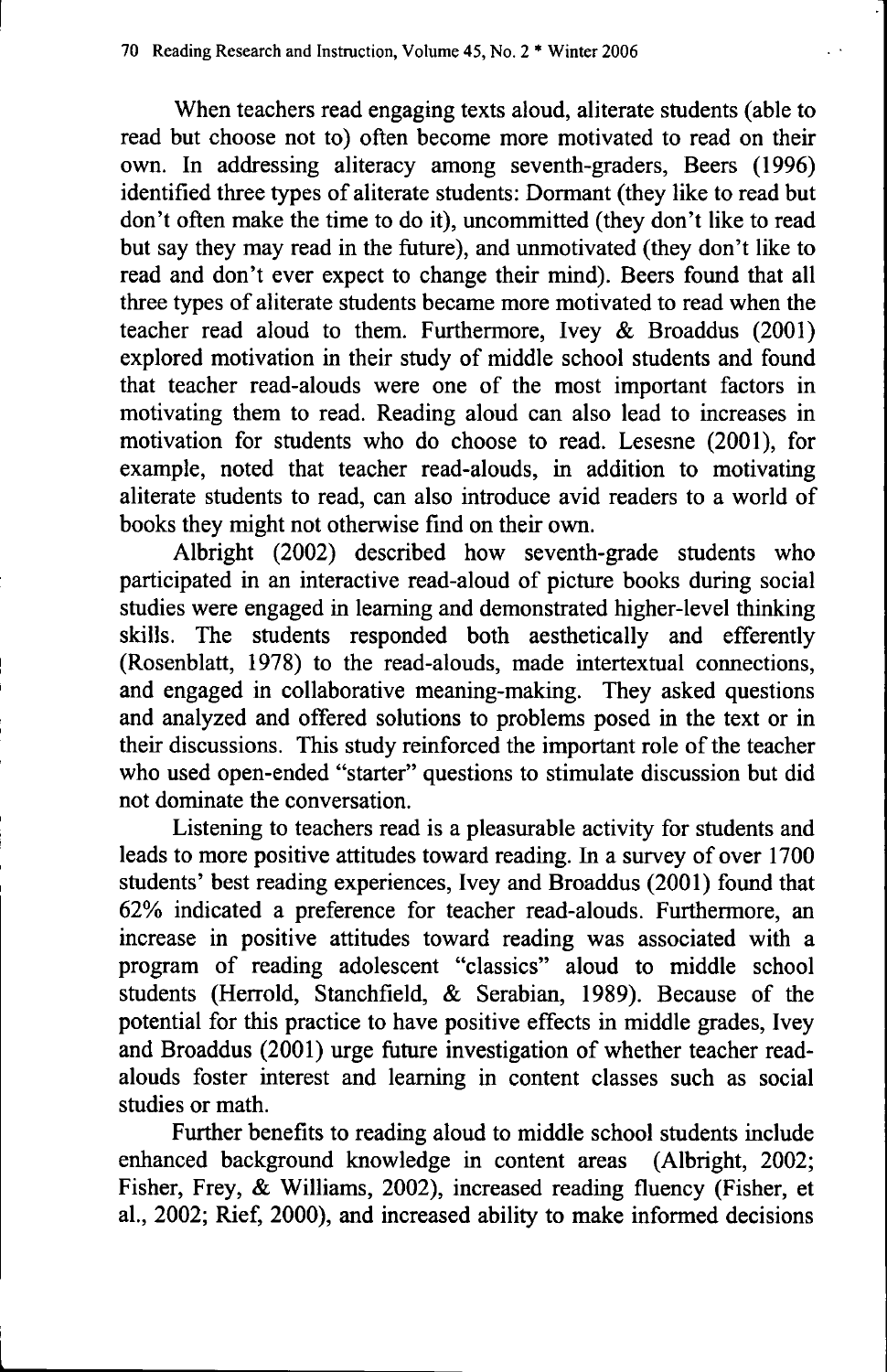(Ivey, 2003). In spite of the documented benefits of reading aloud to middle school students, studies that have explored the extent and nature of read-aloud practices in middle school classrooms are almost nonexistent. It has been shown that the rate of read-alouds decreases from kindergarten through sixth grade (Jacobs, Morrison, & Swinyard, 2000), but a thorough review of the literature revealed few studies that have specifically and systematically studied the nature of the read-aloud practices of middle school teachers. The Jacobs et al. study included elementary teachers of grades five and six, but it did not include fifth and sixth grade teachers who taught in middle schools. An additional study of read-alouds (Lacedonia, 1999) that included higher grades reported results from only 16 teachers in grades 7 through 12. Albright and Ariail (2005) made an initial attempt to address this lack of research data as they conducted a small exploratory study of 141 middle school teachers in one Texas school district. They found that many of the teachers reported reading aloud to their students, although they often defined "reading aloud" as reading textbooks, directions, and worksheets, which they read for mostly instrumental purposes. Clearly, little research has documented teacher read-alouds in middle grades and examined the role of read-alouds in improving instructional practices for early adolescents. Our survey of middle school teachers' read-aloud practices builds on our initial survey and continues to add to the knowledge base of teachers' classroom read-aloud practices.

### **Methods**

The research questions that guided our study can be summarized as follows: To what extent do middle school teachers read aloud to their students, and what are the characteristics of teachers who do? What reasons do teachers give for reading aloud or not reading aloud? What types of texts do teachers read aloud? What opportunities for response are teachers providing students? To address these questions, we designed a 17-item *survey* (see Appendix) that we administered at an annual meeting of a state affiliate of the National Middle School Association.

### *Design of Survey*

The design of the survey instrument was guided by our primary research questions and by the results of a similar but smaller study that we had conducted previously (See Albright & Ariail, 2005). We incorporated what we learned from the pilot study (which had been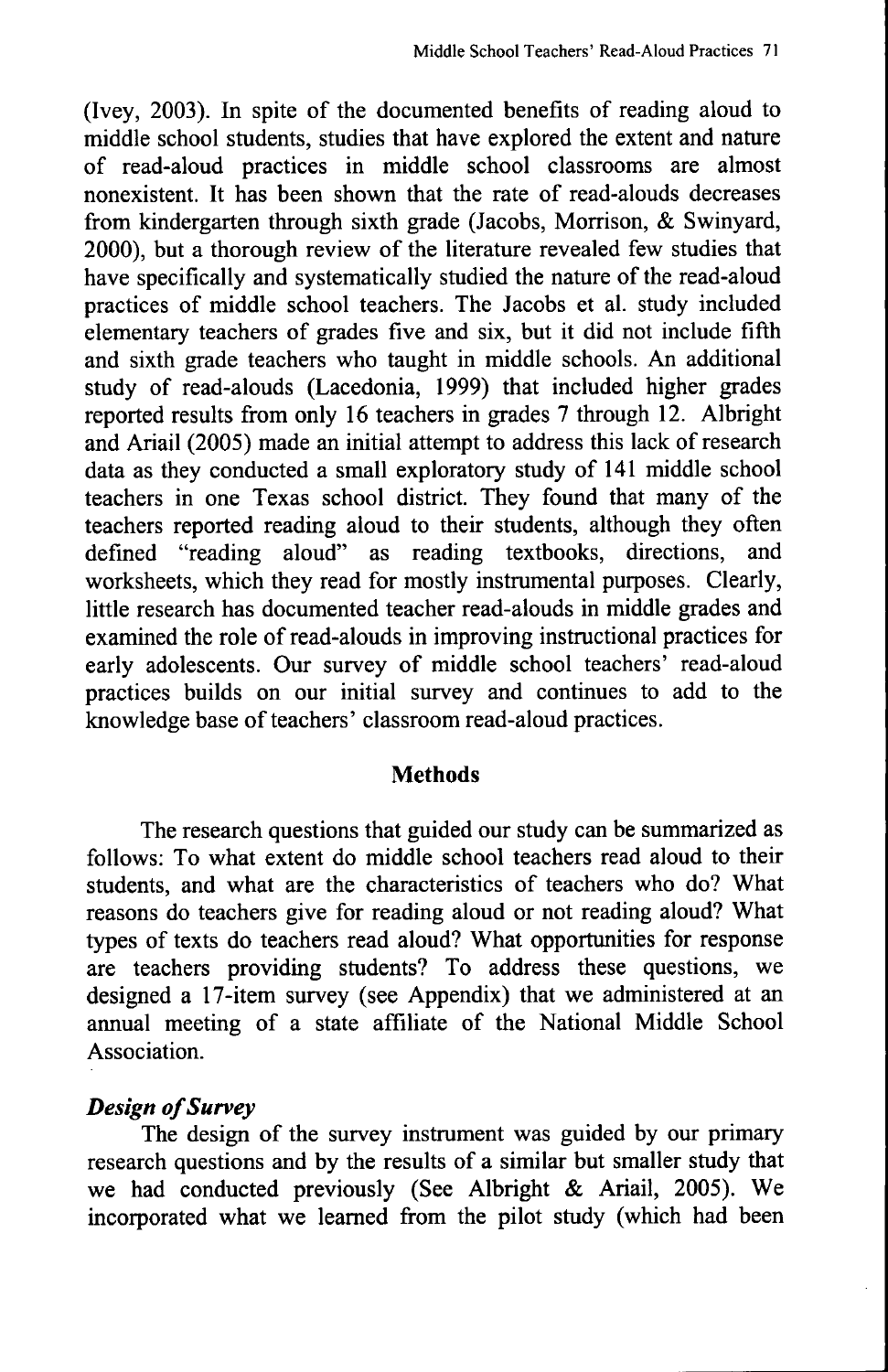based on similar research questions, other read-aloud surveys in the literature, and the teaching experience of the authors) to revise and refine the survey items in the current survey. The design of some items (e.g.. *Why do you read aloud to your students?)* was based on answers from teachers' responses to open-ended questions that we had used earlier.

The first part of the survey was intended to solicit demographic and characteristic data on the respondents (see Appendix, items 1-12). We quickly realized that designing a survey instrument to target the teaching practices of middle school teachers is difficult because of the complexity of middle school configurations. For example, the predominant grade configuration is 6-8, but middle schools may also include various combinations of grades four through nine (e.g., 5-6, 5-8, 6-7, 7-8, 7-9). Therefore, a fifth grade teacher may teach in a middle school in one district and an elementary school in another, and a ninthgrade teacher may teach in a middle school in one district and a high school in another. We decided to survey teachers of grades 5, 6, 7, and  $8$ because the National Middle School Association considers middle schools most commonly to be grades 5-8 or grades 6-8 (Lucas & Valentine, 2001).

Another issue was that teachers in middle schools may teach one or multiple subjects or grades. The complexity and variety of subjects and grade levels taught was addressed by asking teachers to identify the subject area and grade they teach the largest percentage of their time. We limited subject areas to the four main content areas (English/language arts/reading; mathematics, history/social studies, and science) and "other," which we asked respondents to specify. The construction of this question allowed for a clearer survey for participant completion and for data analysis. While this limitation may have excluded some relevant responses, we believe that the loss of data was minimal and would not have had a significant effect on the overall statistics.

The second half of the survey queried participants about their readaloud practices. The directions instructed respondents to answer the remaining questions based on the subject area and grade they had indicated. We first asked teachers if they read aloud to students in these classes (Item 13). Because our pilot study had revealed that teachers defined reading aloud in many ways, and teachers had reported that they "read aloud" when they read textbooks, announcements, instructions, etc., we included the following definition of reading aloud on the survey: "Reading aloud refers to the teacher reading aloud texts such as fictional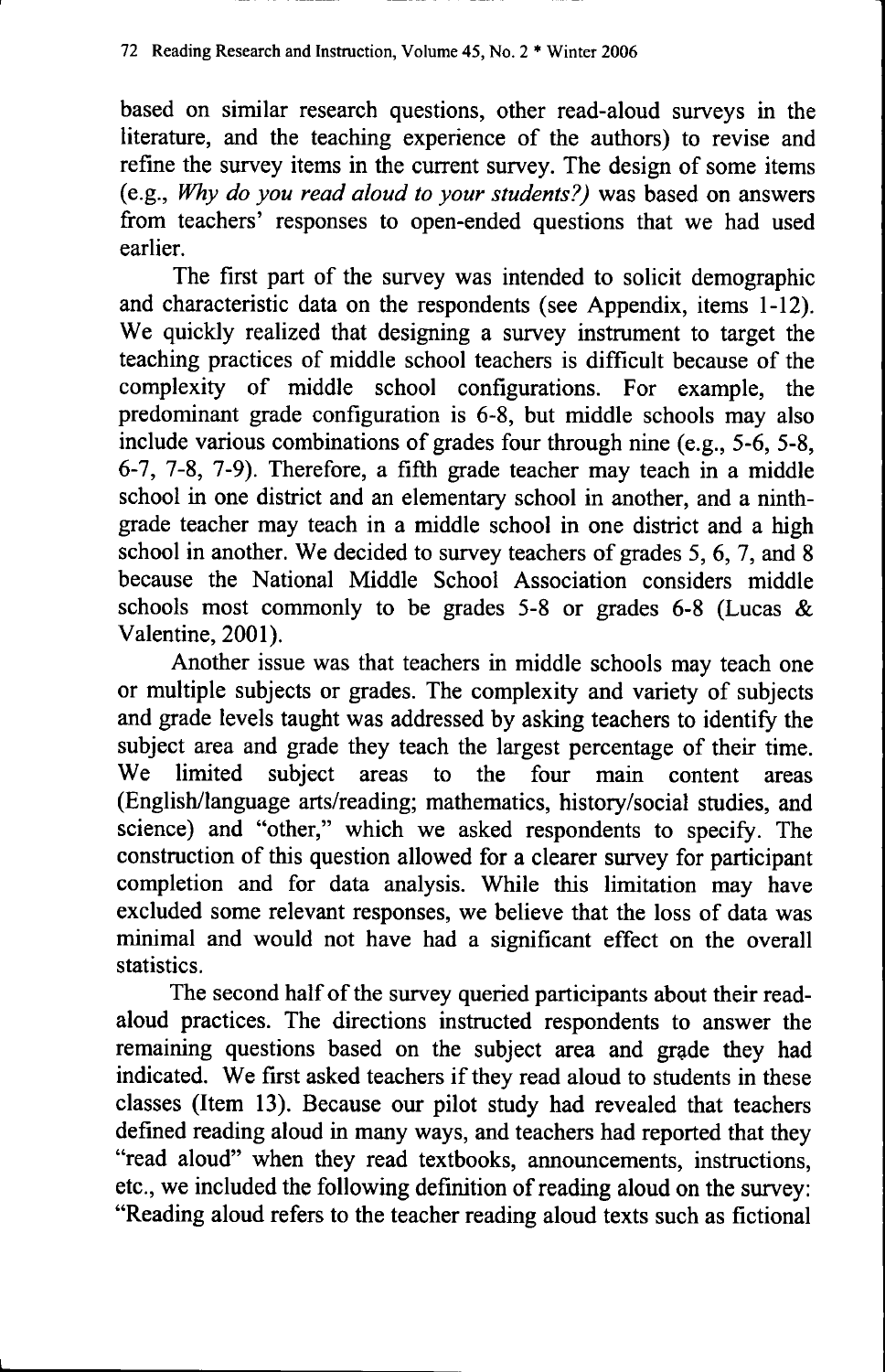and nonfictional literature, poetry, magazines, newspapers, etc. to students. We do not include reading aloud selections from textbooks, with the exception of literature anthologies. We also do not include reading aloud items such as directions or announcements." The questions that followed were contingent upon the teachers' answer to this item. Those who answered "no" were directed to a question that asked them to select the most important reason they do not read aloud (Item 14). These participants were then thanked for their participation and told they were finished with the survey. All others were directed to three additional questions (Items 15-17), which asked them to select the most important reason they read aloud, the type of text they most frequently read aloud, and the main type of response opportunity they provided.

### *Participants*

Participants were teachers in attendance at an annual meeting of the Texas Middle School Association (TMSA), a state affiliate of the National Middle School Association, the world's largest association of middle level educators. TMSA provides services to more than 10,000 middle level educators annually (Texas Middle School Association, n.d.), representing approximately 14% of the state's 71,030 middle school teachers (United States Bureau of Statistics). Approximately 4000 attended the conference, and 65-70% of attendees were teachers (M. Floyd, personal communication, August 5, 2005). Thus, this conference seemed an ideal opportunity to obtain a large convenience sample of middle school teachers.

We (authors Mary and Lettie), both middle level reading researchers in Texas, had observed few teachers reading aloud to middle school students in the local schools where we had worked. We selected the annual meeting of TMSA because we wanted to know if our observations were unique to the schools we had visited or whether the paucity of read-alouds was statewide. The annual meeting of TMSA provided a cross-section of the state, with every regional Educational Service Center of the state represented, and we believed that a survey of the attendees at this meeting would provide a reasonable representation of the read-aloud practices of Texas middle school teachers. In addition, because Texas is such a large state, its educational practices often influence those in other states, thereby rendering the results of the survey useful to educators across the county.

At the general session on the second day of the conference, attended by approximately 1000 conferees, copies of the survey were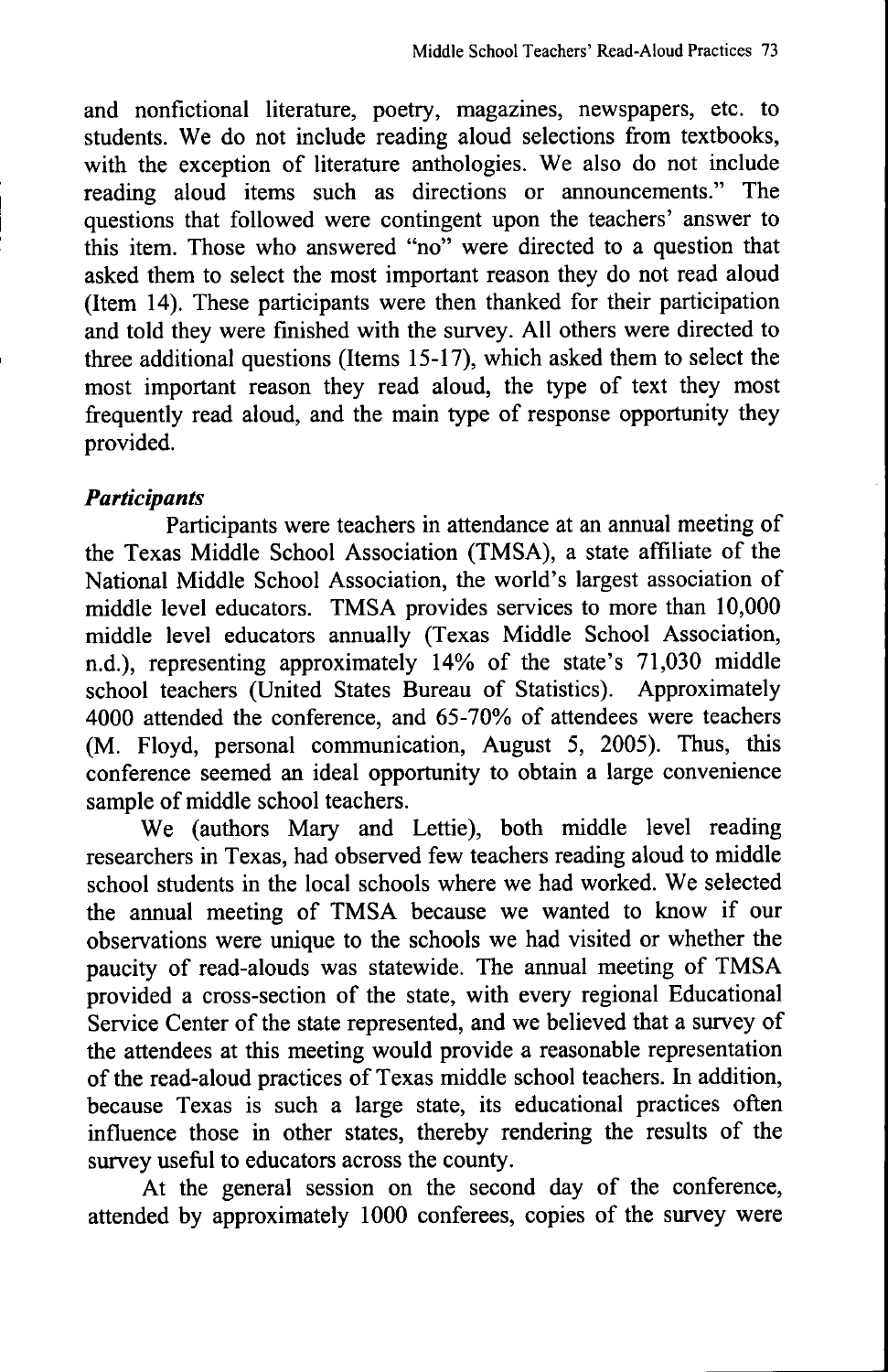distributed to all attendees. At the beginning of the session, Lettie explained the research to the audience and asked that only those who were currently teaching grades 5, 6, 7, and/or 8 in the state of Texas complete the survey. She read the directions aloud and asked participants to complete the surveys and to leave them on their seats when they left the session.

# *Data Analysis*

Data from the surveys were entered and coded using a statistical analysis software program. Indeterminate responses within usable surveys were coded as missing data (for example, an "other" response to item 17 was indecipherable and other items were left blank). Because 21 respondents disregarded the instructions and checked more than one subject area taught, we added a code of "multiple subjects" to item 10 for data analysis. For the same reason, we created the additional category, "multiple responses," to items 14 through 17. The category was included in the analyses for items 10 and 14 through 17 Similarly, responses to the choice of "Other" for items 2, 8, 10, 14, 16, and 17, were grouped together and analyzed as an answer choice for each item. Chi square analyses were then conducted to determine characteristics of teachers who read aloud to their students. Research questions such as *Why do teachers read aloud?* were explored through descriptive statistics. Additionally, the content of the multiple responses and of the "Other" choices was qualitatively examined to identify information that was new or that reinforced existing themes.

### **Results**

# *Demographic Characteristics*

We received 476 usable surveys. The mean age of the sample was 41 years (SD = 10), with a range of 22 to 72, and the average years of teaching experience was 11.8 (SD = 8.5), ranging from 1 to 38. Other demographic characteristics of the respondents are highlighted in Table 1. The overwhelming majority (83.8%) of the respondents were female and Caucasian (80.9%), and approximately 10% were Hispanic. The highest degree earned by more than two-thirds (69.3%) was a bachelors degree. Approximately 47% taught in suburban districts, and the remaining teachers were divided fairly evenly between rural and urban areas. More than half of the teachers taught in schools with a grade configuration of grades 6 through 8. Every regional Educational Service Center in the state was represented by at least three respondents.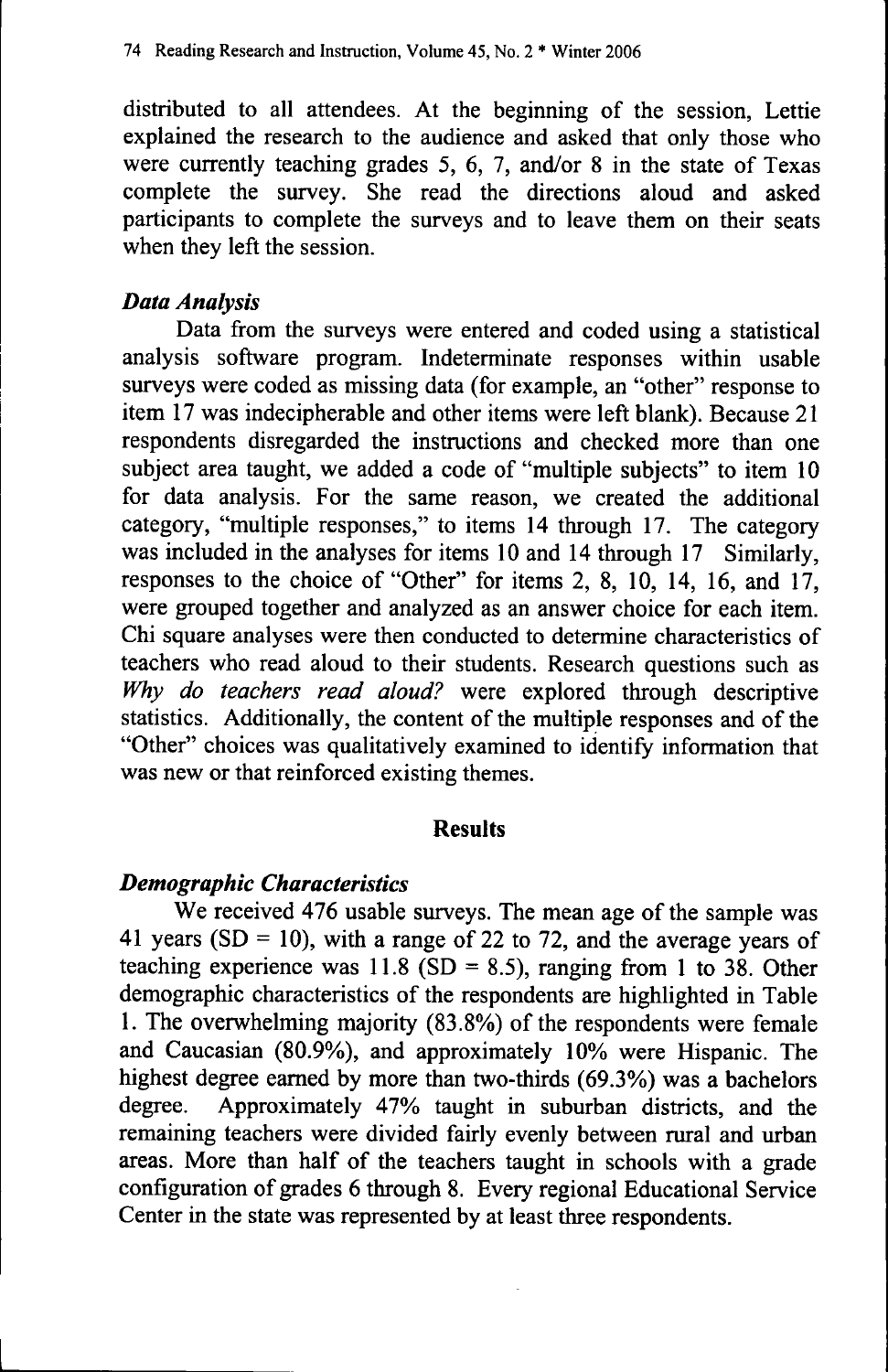| Variable                                                          | Frequency      | Percent |
|-------------------------------------------------------------------|----------------|---------|
| <b>Sex</b>                                                        |                |         |
| Female                                                            | 399            | 83.8    |
| Male                                                              | 77             | 16.2    |
| Race/Ethnicity                                                    |                |         |
| <b>African American</b>                                           | 18             | 3.8     |
| Asian/Asian American                                              | $\overline{4}$ | 0.8     |
| Caucasian                                                         | 385            | 80.9    |
| Hispanic                                                          | 48             | 10.1    |
| Native American                                                   | 4              | 0.8     |
| Multi-Racial/Multi-Ethnic                                         | 7              | 1.5     |
| Other                                                             | $\overline{2}$ | 0.4     |
| Highest educational degree                                        |                |         |
| Bachelors with concurrent teaching certification                  | 276            | 58.0    |
| Bachelors with alternative teaching certification                 | 54             | 11.3    |
| Masters with first teaching certification                         | 45             | 9.5     |
| Masters only or Masters with additional teaching<br>certification | 94             | 19.7    |
| Metropolitan status                                               |                |         |
| Urban                                                             | 107            | 22.5    |
| Suburban                                                          | 223            | 46.8    |
| Rural                                                             | 132            | 27.7    |
| Grade configuration of school                                     |                |         |
| $4 - 8$                                                           | 3              | 0.6     |
| $5 - 8$                                                           | 15             | 3.2     |
| $6 - 8$                                                           | 291            | 61.1    |
| 6-7 or 7-8                                                        | 122            | 25.6    |
| $7 - 9$                                                           | 24             | 5.0     |
| Other                                                             | 19             | 4.0     |

Table 1. *Demographic Characteristics (N = 476)*

Note: Frequencies that do not total 476 and percentages that do not total 100% reflect missing data.

We received responses from 14 fifth grade teachers, 87 sixth grade teachers, 98 seventh grade teachers, 120 eighth grade teachers, and 152 teachers of a combination of grades (five respondents did not indicate grade taught). Over three-fourths of the teachers taught either seventh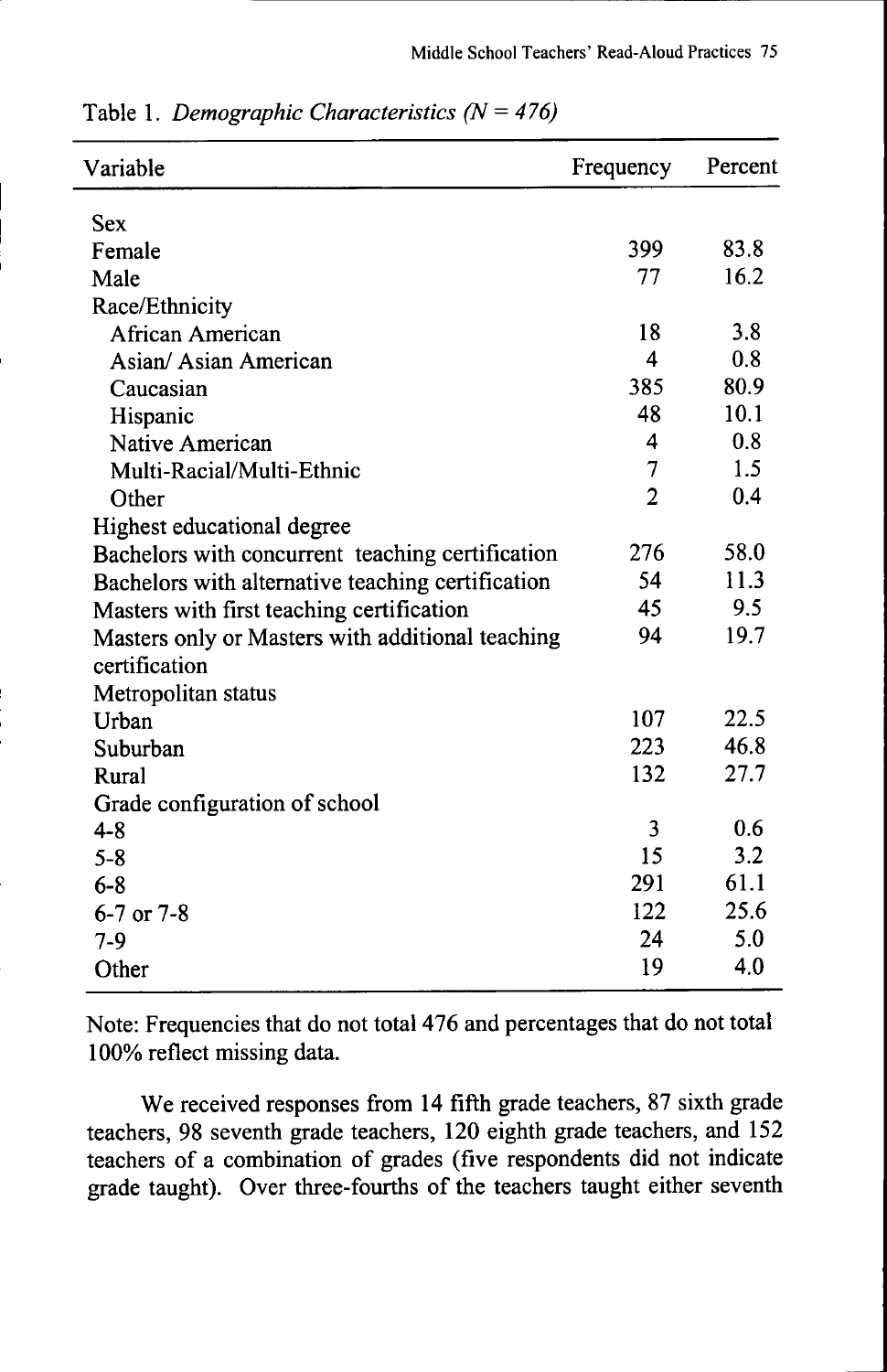grade, eighth grade, or a combination of grades, and nearly  $100\%$  of the combinations included seventh or eighth grade.

Over one-third of the respondents taught English, language arts, and/or reading, followed by a fairly even distribution of the other major content areas (See Table 2). The majority of "other" subjects taught were special education, technology/keyboarding, and reading resource, although other areas such as foreign language, health/physical education, counselor, theatre, and art were represented. Furthermore, since the majority of respondents teaching multiple subjects (4% of the participants) marked *yes* to item 12, and several wrote the words "resource" or "special education" beside their subject, it is reasonable to assume that many of the teachers of multiple subjects taught in a special education program.

### *Who Reads Aloud?*

Overall, 344 of the 476 respondents (72.2%) reported that they read aloud to their students. Some teachers were more likely to read aloud than others. Significant differences among teachers in various categories who read aloud compared to those who did not read aloud are summarized in Table 2. Women were more likely to read aloud (75.2%) than men  $(55.6\%)$ , p<.01. Those who taught English/language arts or reading read aloud more (95.8%); than those who taught other subjects (history/social studies: 80.8%; science: 52.9%; mathematics: 32.1%; other: 70.6),  $p<0.5$ . Of the teachers who had taken a course, workshop or in-service in which reading aloud was stressed, 81.4% read aloud to their students; but of the teachers who had not taken a course, workshop, or in-service, only 57.4% read aloud to their students ( $p$ <.05). Finally, those who taught a majority of at-risk students read aloud more (77.2%) than those who did not teach a majority of at-risk students  $(67.9\%)$ , p<.05. The analysis did not reveal any significant differences among the other characteristics of race/ethnicity, years of teaching experience, age, educational degree, metropolitan status, area of state, grade configuration of school, or grade level taught, although a greater percentage of fifth-grade teachers did read aloud (92.9%) than teachers of grades six (73.6%), seven (72.4%) and eight (71.7%).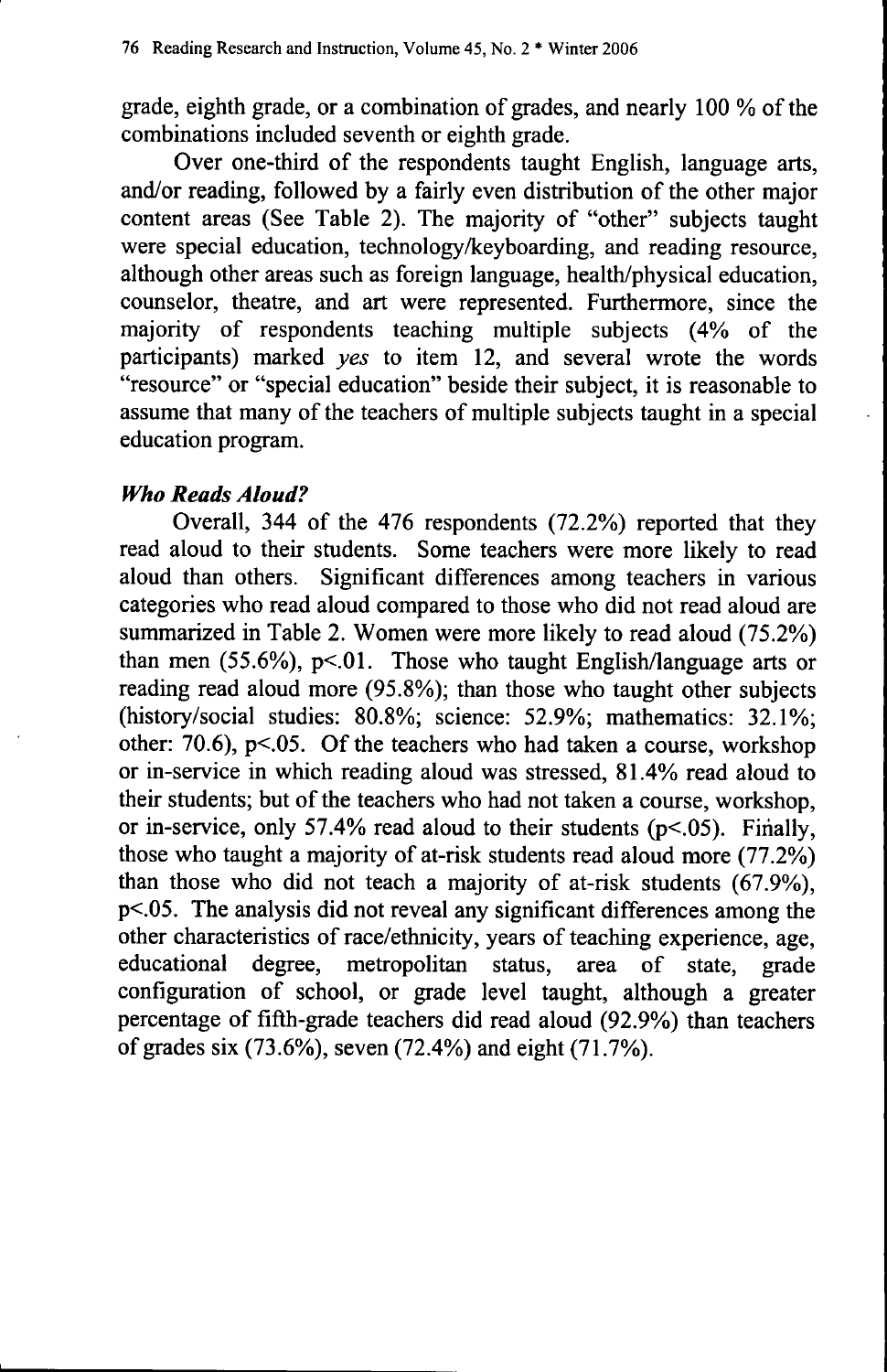| ٠.<br>Yes |      | No                |                   |
|-----------|------|-------------------|-------------------|
|           |      |                   |                   |
| 344       | 72.3 | 132               | 27.7              |
|           |      |                   |                   |
| 44        | 55.6 | 33                | 42.9              |
| 300       | 75.2 | 99                | 24.8              |
|           |      |                   |                   |
| 159       | 95.8 | 7                 | 46.0              |
| 42        | 80.8 | 10                | 19.2              |
| 37        | 52.9 | 33                | 47.1              |
| 26        | 32.1 | 55                | 67.9              |
| 60        | 70.6 | 25                | 29.4              |
| 20        | 90.9 | $\overline{2}$    | 6.1               |
|           |      |                   |                   |
| 236       | 81.4 | 54                | 18.6              |
| 105       | 57.4 | 78                | 42.6              |
|           |      |                   |                   |
| 159       | 77.2 | 47                | 22.8              |
| 180       | 67.9 | 85                | 32.1              |
|           |      | Frequency Percent | Frequency Percent |

Table 2. *Who Reads Aloud? (Frequencies and Percentages of Teachers Who Read Aloud Versus Teachers Who Did Not Read Aloud by Gender,* **Subject, Read Aloud Training, Teachers of At-Risk Students)** 

Note: Frequencies that do not total 476 and percentages that do not total 100% reflect missing data.

Chi-square test of association,  $* p < .05$ ,  $** p < .01$ .

## *Why Do Teachers Read Aloud?*

We were interested in why teachers chose to read aloud (See Table 3 for a summary of the responses). Of the 344 respondents, the answers chosen most often were *to promote a love of literature and/or reading* (18%) and *to enhance understanding/comprehension* (15%). Many respondents also indicated multiple reasons (17%). Within disciplines, English/language arts/reading teachers most often read aloud *to promote a love of reading* (30%), although *modeling fluent reading or pronunciation* (14%) and *enhancing understanding/comprehension* (11%) were also high priorities. Teachers of the remaining subject areas most often selected *enhancing understanding/comprehension* (33%). Other top reasons for these teachers included *building interest in/introducing a topic, exposing students to texts they may not read otherwise,* and *reinforcing/emphasizing content.*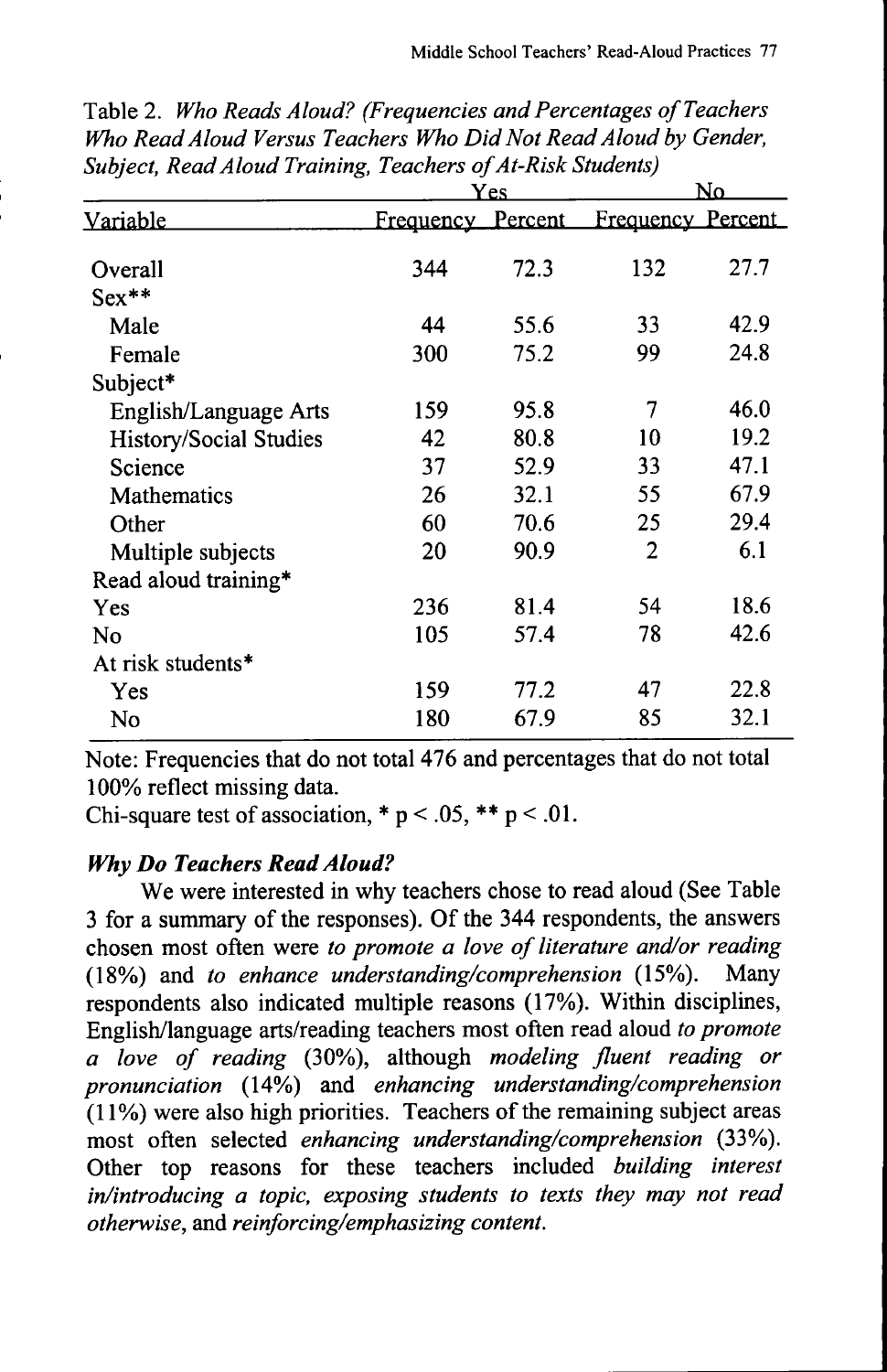| Reasons Given                                        | Frequency | Percent |
|------------------------------------------------------|-----------|---------|
|                                                      |           |         |
| My students enjoy it                                 | 24        | 7.0     |
| To build interest in a topic or to introduce a topic | 28        | 8.1     |
| To enhance understanding/comprehension               | 51        | 14.9    |
| To create a community                                | 4         | 1.2     |
| To enrich students' lives                            | 16        | 4.7     |
| To expose students to texts they may not read        | 25        | 7.3     |
| otherwise                                            |           |         |
| To improve listening skills                          | 6         | 1.7     |
| To increase general knowledge                        | 5         | 1.5     |
| To increase/improve vocabulary                       | 5         | 1.5     |
| To make the text more accessible to my students      | 7         | 2.0     |
| To manage the students/class                         | 3         | 0.9     |
| To model fluent reading or to model                  | 29        | 8.4     |
| word/vocabulary pronunciation                        |           |         |
| To promote a love of literature and/or reading       | 63        | 18.3    |
| To reinforce/emphasize content                       | 19        | 5.5     |
| Multiple responses <sup>a</sup>                      | 57        | 16.6    |

| Table 3. Why Do Teachers Read Aloud? $(N = 344)$ |  |
|--------------------------------------------------|--|
|--------------------------------------------------|--|

Note: Frequencies that do not total 344 and percentages that do not total 100% reflect missing data.

<sup>a</sup> Reasons selected included all choices, ranging from 42 selections for enhancing comprehension/understanding to 9 for building vocabulary.

### *Why Do Teachers Not Read Aloud?*

Of the 132 teachers (27.7%) who said that they did not read aloud, the most frequent response was *not appropriate for the subject* (39%) (See Table 4). Teachers of math and "other" subjects were highest in this response. The second most frequent response was / *never think about including read-alouds as apart of my curriculum* (20%), followed by *not enough time in the day* (19%) Science teachers most often chose / *never think about including read-alouds* as a part of their curriculum, and history/social studies teachers most often reported that there is *not enough time in the day.* None of the respondents chose / *do not think that reading aloud is an important instructional practice,* and only one teacher responded / *am uncomfortable reading aloud, or I do not know how to read aloud effectively.*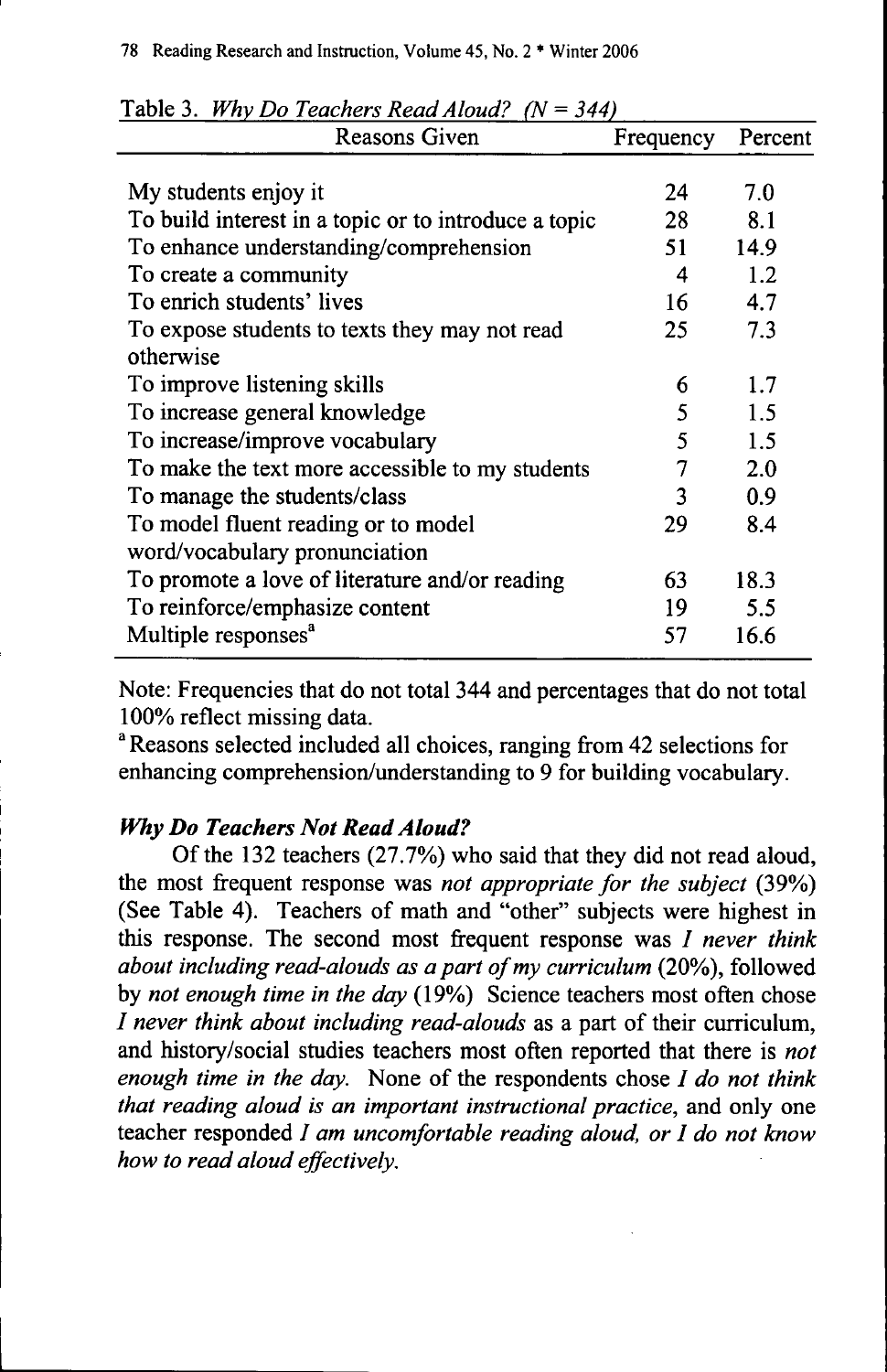| Reasons Given                                         | Frequency Percent |      |
|-------------------------------------------------------|-------------------|------|
| Reading aloud is not appropriate for the subject I    | 52                | 39.4 |
| teach.                                                |                   |      |
| Reading aloud is not appropriate for the age level of | 3                 | 2.3  |
| the students I teach.                                 |                   |      |
| I do not think that reading aloud is an important     |                   |      |
| instructional practice.                               |                   |      |
| I never think about including read-alouds as a part   | 26                | 19.7 |
| of my curriculum.                                     |                   |      |
| There is not enough time in the day.                  | 25                | 18.9 |
| I am uncomfortable reading aloud, or I do not know    |                   | 0.8  |
| how to read aloud effectively.                        |                   |      |
| Other                                                 | 21                | 15.9 |
| Multiple responses <sup>a</sup>                       |                   |      |

Table 4. *Reasons Teachers Gave for Not Reading Aloud (N = 132)*

Note: Frequencies that do not total 132 and percentages that do not total 100% reflect missing data.

<sup>a</sup> The majority of multiple responses were whole-class discussion, journal writing, and small-group discussion.

# *What Types of Texts Do Teachers Read Aloud?*

Question 16 *{Select the type of text you most frequently read aloud to your students)* indicated a limited repertoire of text types (see Table 5). Overall, teachers who read aloud tended to read novels/chapter books (39%), with English/language arts/reading teachers and teachers of multiple subjects most likely to choose this type of text. Information/nonflction books, including biographies, were the second type most often read aloud (16%) and were the favorite choice of teachers of history/social studies and science. Math teachers most often selected picture books (6 out of 25 math teachers), although English/language arts/reading teachers read picture books aloud more than any other teachers. Magazines and newspapers were not often read aloud by any of these teachers. Teachers who marked multiple responses also most often read novels/chapter books, information/nonfiction books, and picture books.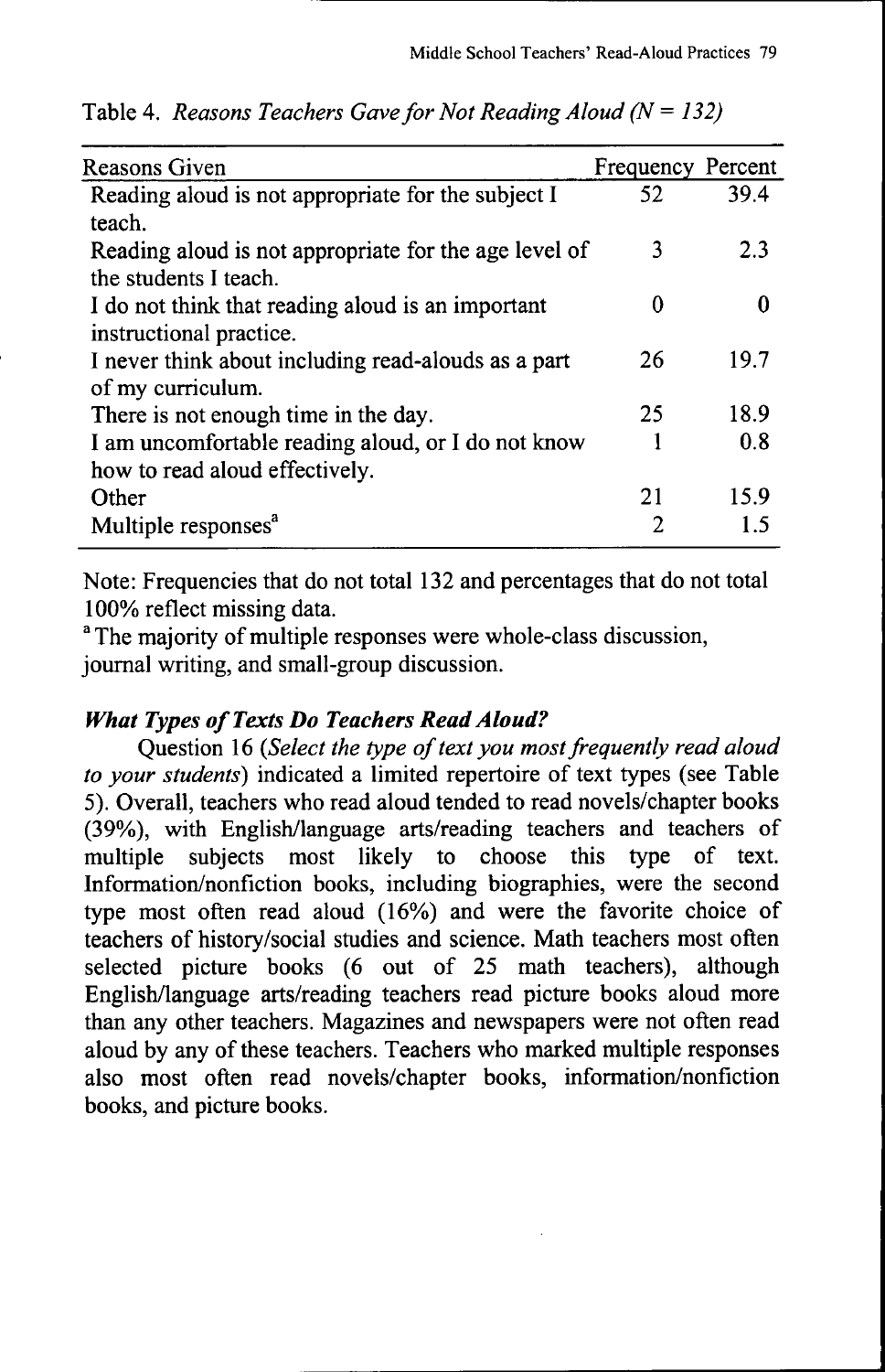| Type of Text                                                                        | Frequency | Percent |
|-------------------------------------------------------------------------------------|-----------|---------|
| Information/nonfiction books, including                                             | 56        | 16.3    |
| Literature anthologies                                                              | 22        | 6.4     |
| Magazines                                                                           | 3         | 0.9     |
| Newspapers                                                                          | 13        | 3.8     |
| Novel/chapter books, including historical fiction,<br>science fiction, and fanstasy | 133       | 38.7    |
| Picture books                                                                       | 37        | 10.8    |
| Poetry books                                                                        | 3         | 0.9     |
| Other                                                                               | 30        | 8.7     |
| Multiple responses <sup>a</sup>                                                     | 46        | 13.4    |

Table 5. *Types of Text Read Aloud (N = 344)*

Note: Frequencies that do not total 344 and percentages that do not total 100% reflect missing data.

<sup>a</sup> Types of texts selected included all choices, ranging from 25 selections for novel/chapter books to 12 selections for anthologies and newspapers.

## *How Do Teachers Extend the Read-Aloud Event?*

Because a read-aloud event is maximized by related discussions and activities (Fisher, Flood, Lapp, & Frey, 2004), we asked teachers to indicate the kinds of opportunities for response they offered before, during, or after the read-aloud (see Table 6). We found that teachers most often allowed for *whole class discussion* (61%). The second highest percentage was 11% for the category of "Multiple Responses." Within this category, *whole-class discussion* was also the leader, followed by *joumal writing* and *small-group discussion.* Interestingly, *joumal writing* and *small-group discussion* were also the third and fourth most popular responses overall (8% and 7%, respectively).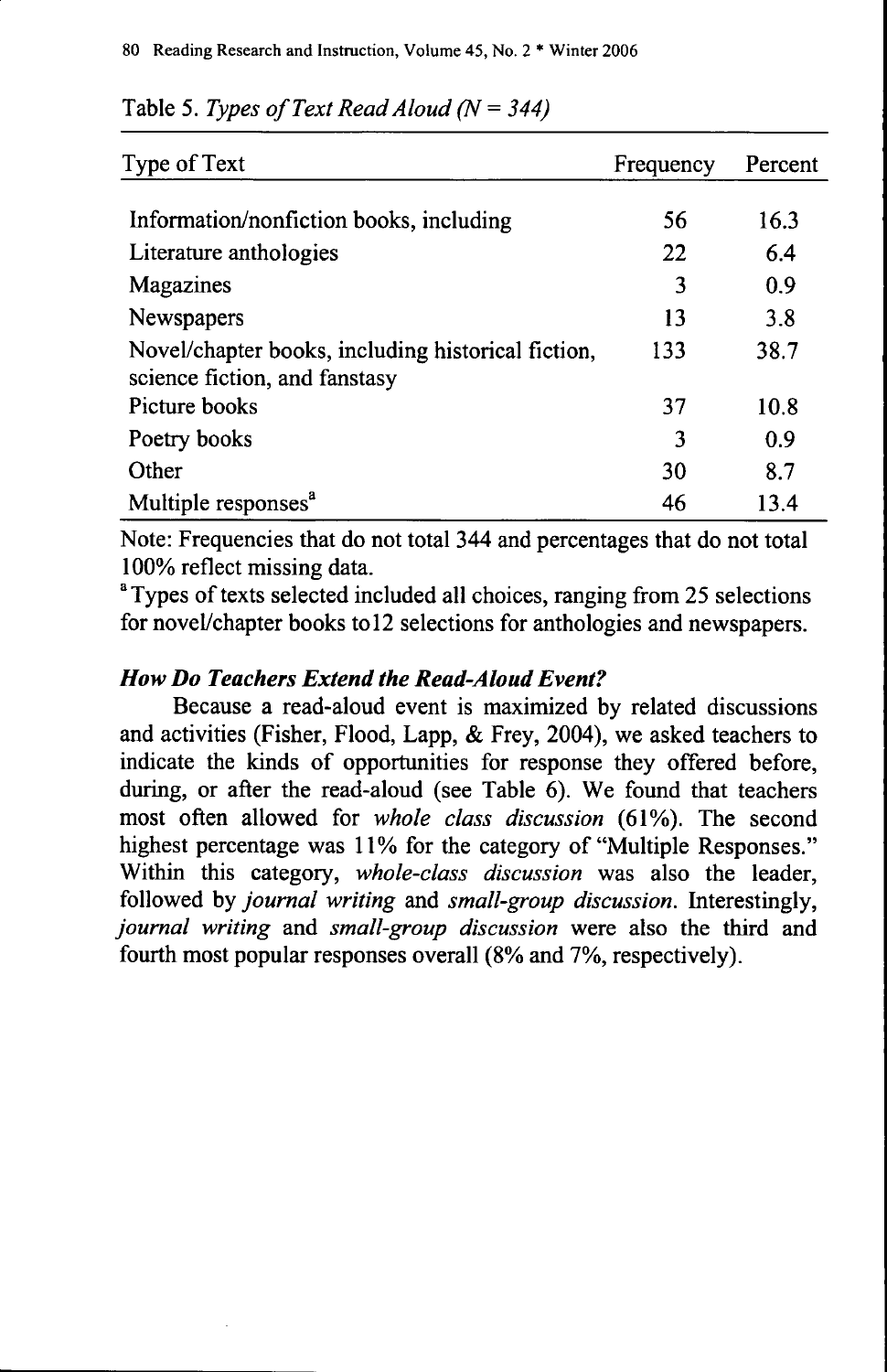| Type of Response                  | Frequency | Percent |
|-----------------------------------|-----------|---------|
| None. I just read aloud the text. | 10        | 2.9     |
| Art/Music/Drama activities        | 11        | 3.2     |
| <b>Examination/Quizzes</b>        | 11        | 3.2     |
| Journal writing                   | 26        | 7.6     |
| Research/Inquiry                  |           | 2.0     |
| Small-group discussion            | 23        | 6.7     |
| Whole-class discussion            | 208       | 60.5    |
| Other                             | 8         | 2.3     |
| Multiple responses <sup>a</sup>   | 37        | 10.8    |

Table 6. *Extending the Read-Aloud Event: Main Types of Response Opportunity (N = 344)*

Note: Frequencies that do not total 476 and percentages that do not total 100% reflect missing data.

<sup>a</sup>The majority of multiple responses were whole-class discussion, journal writing, and small-group discussion.

## **Discussion**

The good news is that teachers *are* reading aloud in middle schools. Considering earlier research suggesting that the practice of reading aloud diminishes as students move up in grades (Jacobs, Morrison, & Swinyard, 2000), our survey showed that many teachers in all subject areas were choosing to read aloud to their students. Although the survey did suggest that the practice of reading aloud decreases somewhat as students move through the middle grades, the decreases were smaller than we had predicted. We were especially pleased to find that greater percentages of teachers in the content areas of social studies, science, and math were reading aloud than we had predicted. Less encouraging, however, is the result that 52 teachers indicated that reading aloud is not appropriate for the subjects they taught, 26 never thought about reading aloud, and 25 did not believe that there was enough time in the day to read aloud. These responses, which comprise almost a fourth of the teachers surveyed (primarily in the content areas), suggest that for many teachers, reading aloud continues to be seen as the purview of elementary and/or English/language arts/reading teachers and holds less importance in the content area classrooms. On a positive note, however, more training may be effective in encouraging teachers who are reluctant to read aloud, since teachers who had taken an in-service.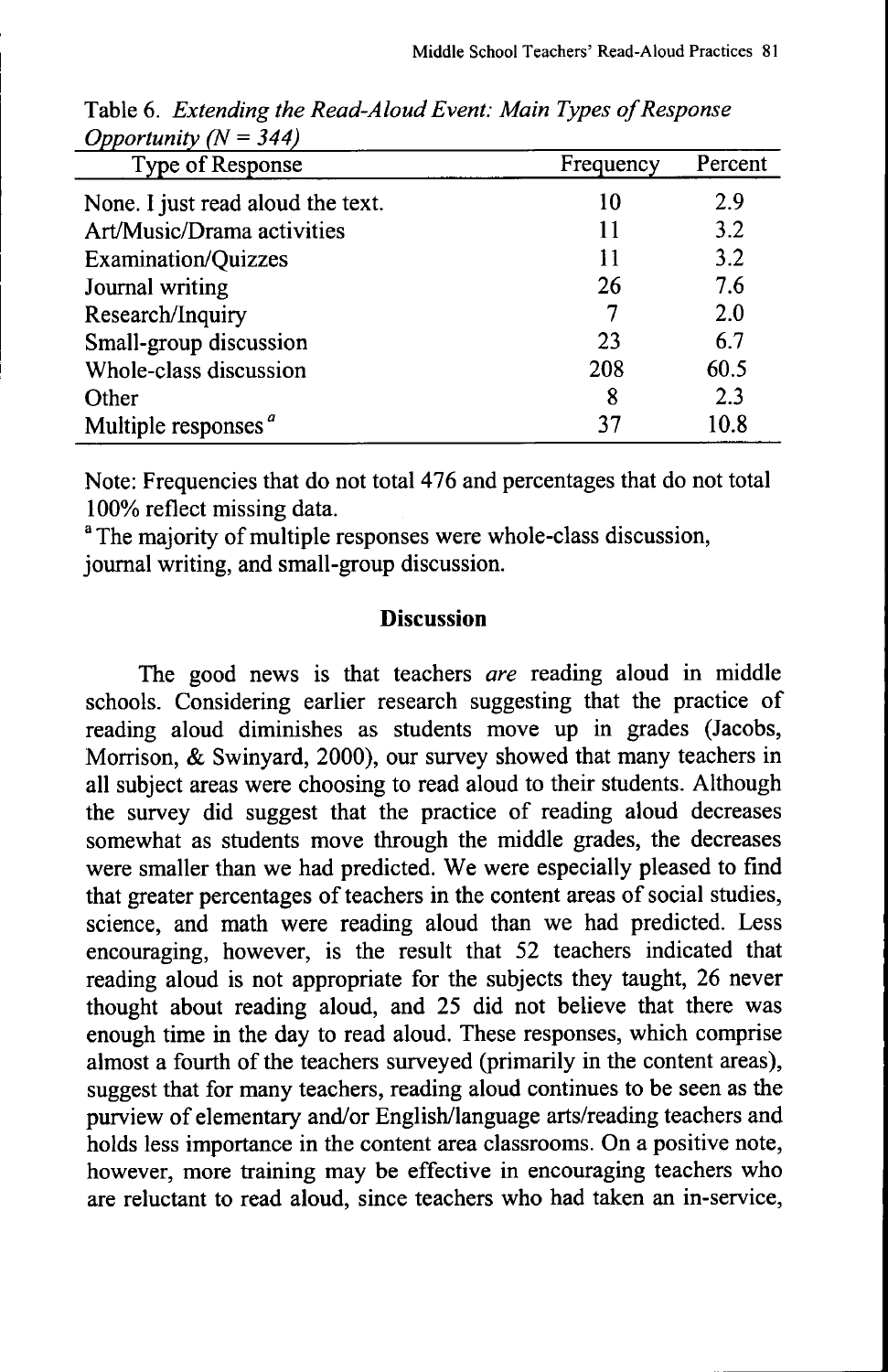class, or workshop in which reading aloud was stressed read significantly more than those who had not had such a course.

We were somewhat concerned about the large percentage (60.5%) of teachers who chose whole-class discussion as their flrst choice for encouraging students to respond to read-alouds (question 17). Of the 344 teachers who read aloud, 208 teachers selected whole-class discussion from the eight choices offered as their "main type of response opportunity"; of the teachers who checked multiple answers, whole class discussion was also the most frequent choice. When these two figures are combined, we estimate that approximately two-thirds of the teachers chose whole-class discussion as their primary means of encouraging student response to the readings. Upon further reflection, however, we realized that this result is not necessarily problematic. Whole-class discussion can be a highly effective means of encouraging students' response to literature. Under the direction of a capable teacher, students can benefit in numerous ways from the open exchange of ideas following a read-aloud. In addition, the wording of the question required teachers to select their *main* type of response; therefore, we reasoned that many of the respondents could also be using other forms of response as secondary choices. Finally, the design of the question did not make it possible for participants to distinguish between responses to narrative and expository read-aloud texts. If the survey had made this distinction, it is possible that the opportunities for response to the two categories of texts could have yielded different results; however, the overwhelming percentage of teachers who chose "whole-class discussion" as their main response option suggests that whole-class discussion is often the *only* means of response offered.

Whether the text is expository or narrative, we would suggest response opportunities in multiple modes as teachers encourage students to reflect on and extend their understandings of read-aloud texts. For example, in our survey, only 2% of the teachers selected *research/inquiry,* and only 4% selected art/music/drama as choices for response. In order for teachers to more effectively reach their goals of promoting a love of reading and enhancing comprehension (the two most commonly cited reasons for reading aloud), we would encourage teachers to accompany read-aloud events with a variety of engaging and meaningful response opportunities.

We recognize that this work is only a first step and that certain limitations must be kept in mind when considering the results. The limitations include the use of closed-ended questions in the survey, a limited geographical area, and data that allowed limited statistical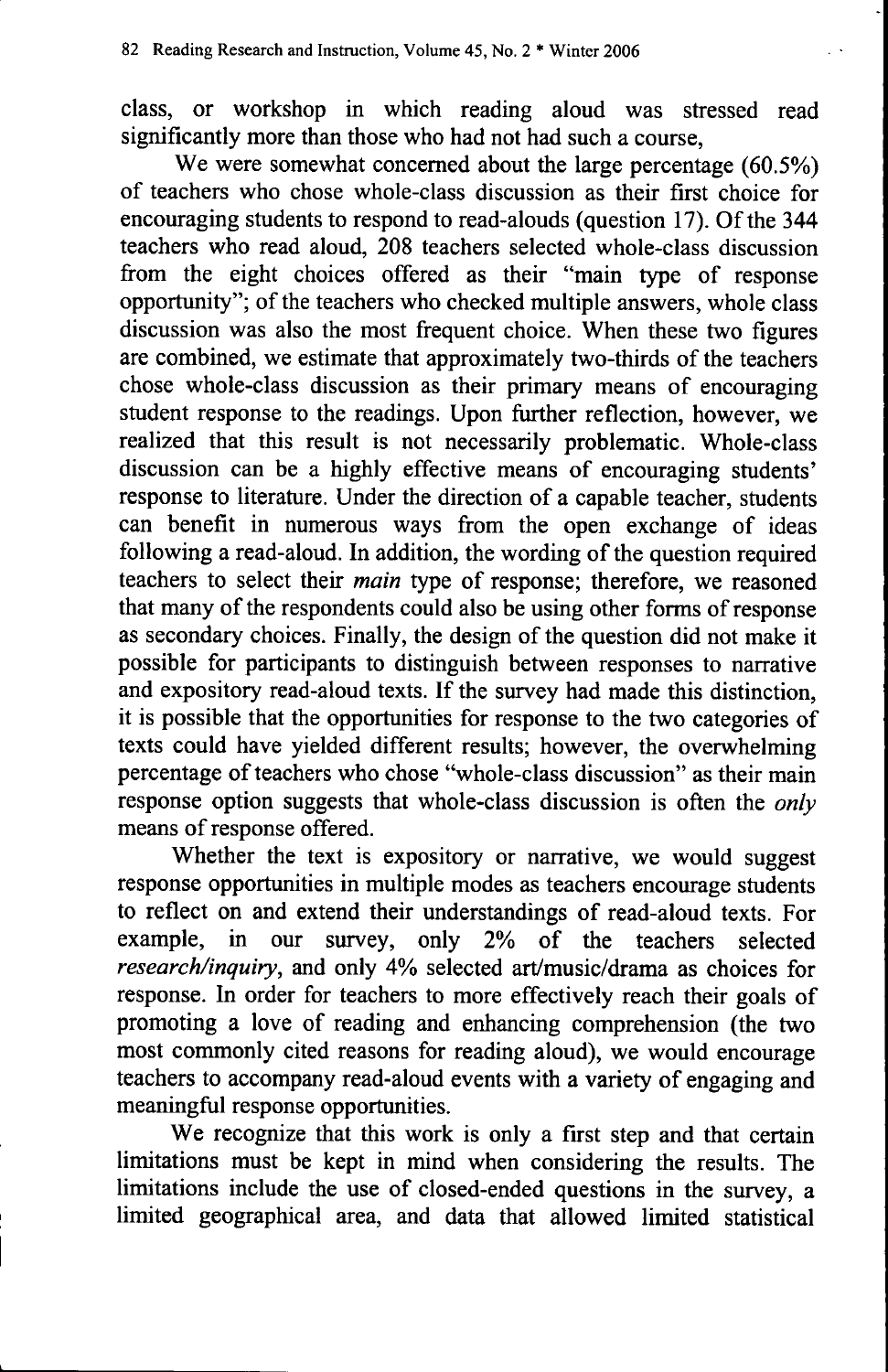testing. We also realize that our convenience sample, albeit a large one, consisted of teachers who chose to attend the conference and may not reflect the practices of the general population of teachers in the state or across the nation. We firmly believe that more research into middle school teachers' read-aloud practices is needed and we would make the following recommendations: First, we would suggest additional quantitative research (e.g., a larger sample of middle school teachers across the country) and qualitative research (e.g., ongoing observations of teachers reading aloud, interviews of teachers and students). Future research might also include a survey that could be designed to allow for more correlational statistical tests rather than frequency distributions. In addition, we need research that will tell us more about the ways in which read-aloud texts are embedded in the curriculum and the ways that teachers engage students in conversations about texts. Finally, closer analyses of the types of texts that teachers read aloud and the ways in which teachers use read-aloud texts to enhance classroom instruction would be useful in making recommendations for instruction. The many benefits of reading aloud to middle school students strongly support ample and rigorous research in this area.

At presentations across the country, we have found that teachers are eager to talk to us and to share their ideas about their read-aloud experiences. One teacher told us that she has been reading aloud for years and she welcomed a rationale for supporting her practice. We believe that the results of this study offer an important first step in documenting and understanding the read-aloud practices of middle school teachers and for supporting those who are aware of the multiple benefits. From the survey, we gathered heretofore unknown data about *who* reads aloud, *what* they read aloud, *why* they read aloud, and *how* they use read-alouds in the middle school classroom.

### **References**

- Albright, L. K. (2002). Bringing the Ice Maiden to life: Engaging adolescents in learning through picture book read-alouds in content areas. Journal of Adolescent & Adult Literacy, 45, 418-428.
- Albright, L.K., & Ariail, M. (2005). Tapping the potential of teacher read-alouds in middle schools. *Journal of Adolescent and Adult Literacy, 48,* 582-591.
- Beers, G. K. (1996). No time, no interest, no way! *School Library* Journal, 42 (3), 110-113.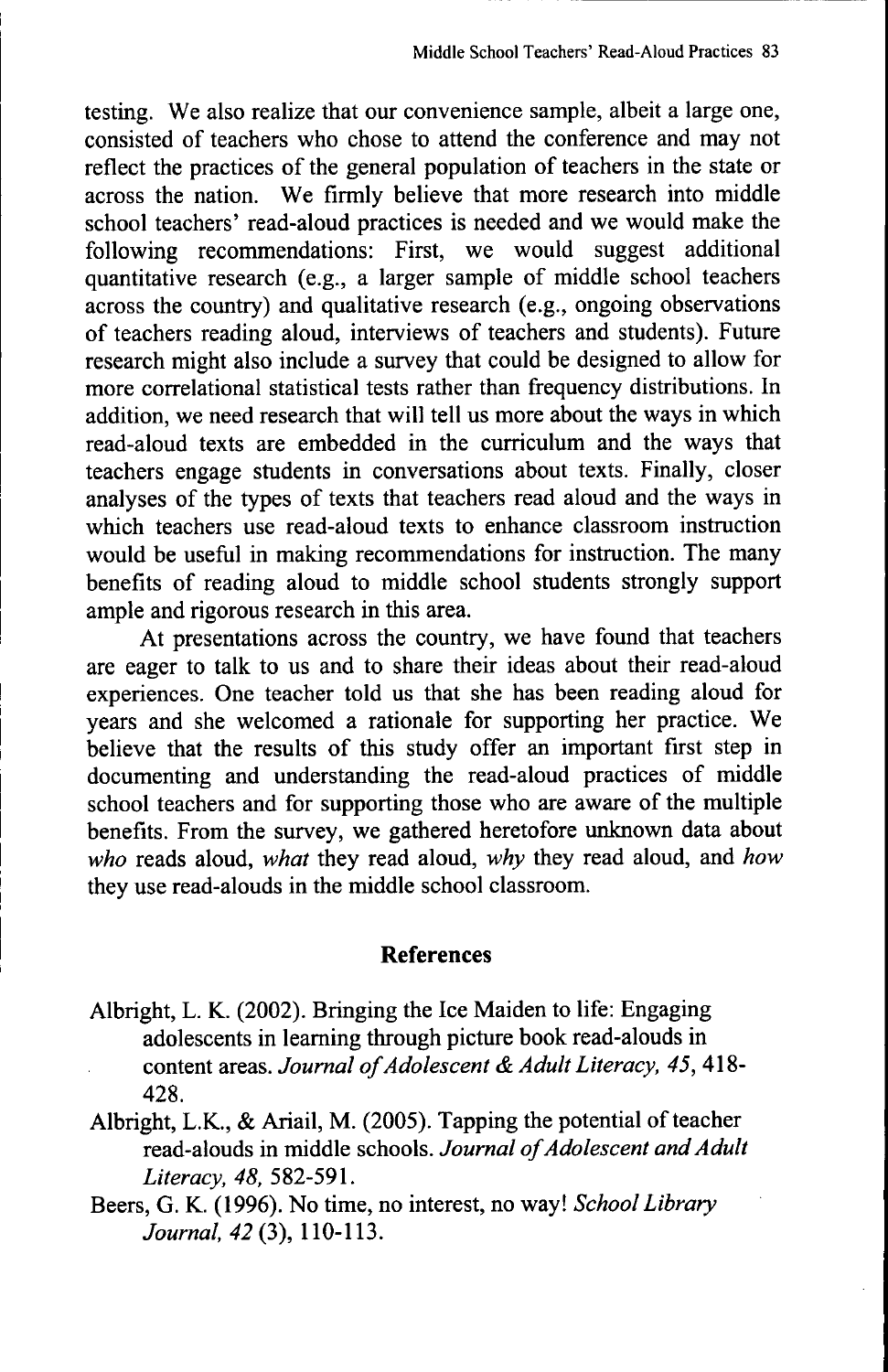- Chomsky, C. (1972). Stages in language development and reading *exposure. Harvard Educational Review, 42,* 1-33.
- Cochran-Smith, M. (1984). *The making of a reader.* Norwood, NJ: Ablex.
- Durkin, D. (1966). *Children who read early.* New York: Teachers College Press.
- Fisher, D., Frey, N., & Williams, D. (2002). Seven literacy strategies that work. *Educational Leadership, 60* (3), 70-73.
- Fisher, D., Flood, J., Lapp, D., & Frey, N. (2004). Interactive readalouds: Is there a common set of implementation practices? *The Reading Teacher, 58,* 8-17
- Herrold, W. G., Jr., Stanchfield, J., & Serabian, A. J. (1989). Comparison of the effect of a middle school, literature-based listening program on male and female attitudes toward reading. *Educational Research Quarterly, 13* (4), 43-46.
- Ivey, G. (2003). "The teacher makes it more explainable" and other reasons to read aloud in the intermediate grades. *The Reading Teacher, 56,* 812-814.
- Ivey, G., & Broaddus, K. (2001). "Just plain reading:" A survey of what makes students want to read in middle school classrooms. *Reading Research Quarterly, 36,* 350-377.
- Jacobs, J. S., Morrison, T. G., *&* Swinyard, W. R. (2000). Reading aloud to students: A national probability study of classroom reading practices of elementary school teachers. *Reading Psychology, 21* (3), 171-193.
- Lacedonia, N. (1999). Why do teachers read aloud? *The New England Reading Association Journal,* 55(1), 16-21.
- Lesesne, T. S. (2001). Timing: The Right Book at the Right Moment. *Voices from the Middle,* 9(1), 68-72
- Lucas, S. E. & Valentine, J. W. (2001). *Research summary #1: Grade configuration.* National Middle School Association, Retrieved August 5, 2005 from the World Wide Web, www.nmsa.org.
- Rief, L. (2000). The power of reading: Practices that work. *Voices From the Middle, 8* (2), 49-59.
- Rosenblatt, L. M. (1978). *The reader, the text, the poem.* Carbondale, IL: Southern Illinois University Press.
- Texas Middle School Association (n.d.) Retrieved October 7, 2005: http://www.tmsanet.org/about/index.html
- United States Department of Labor: Bureau of Labor Statistics (2004, November). State Occupational Employment and Wage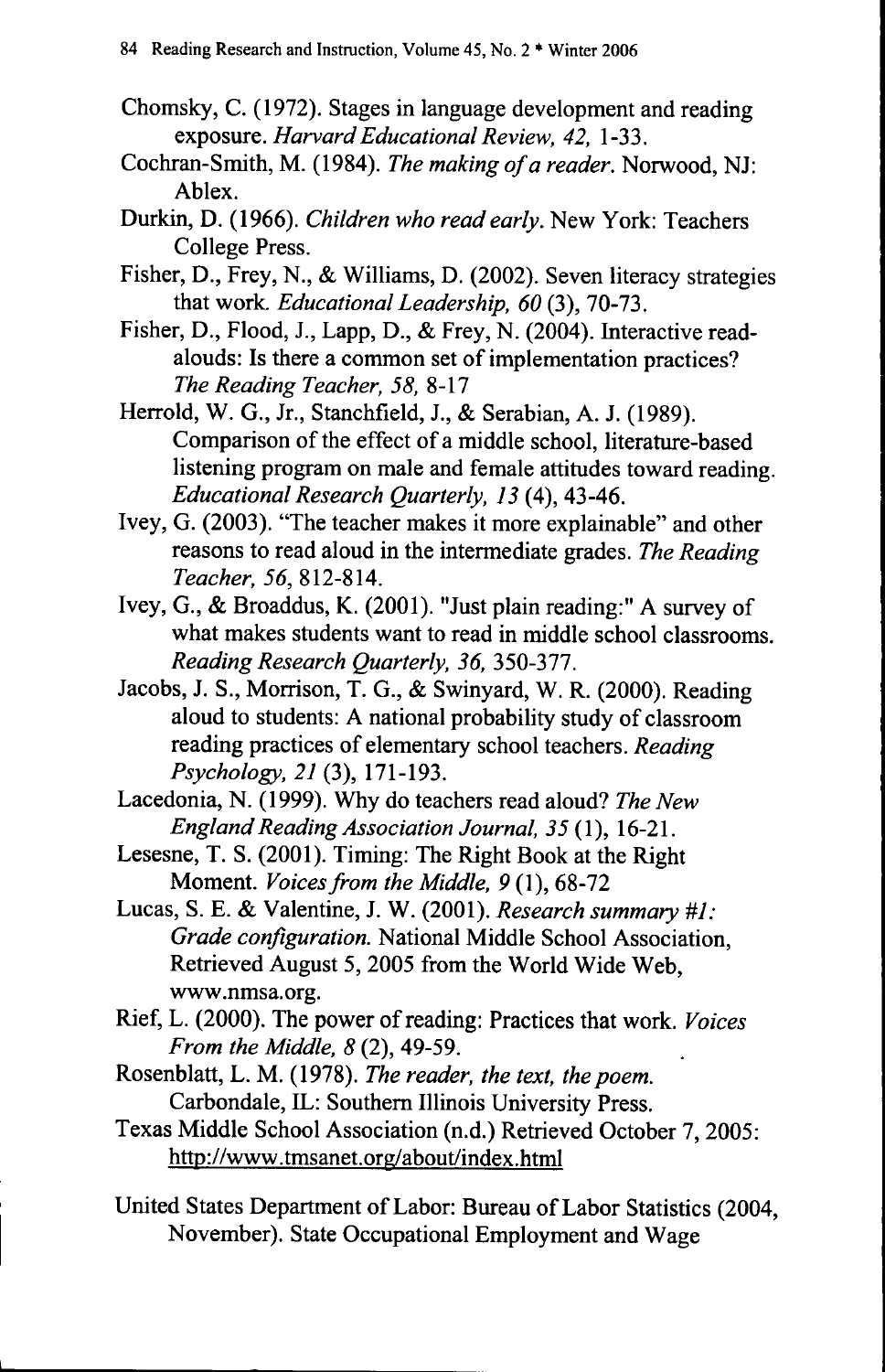Estimates, Texas. Retrieved March 19, 2006. http://www.bls.gov/oes/current/oes TX.htm#b25-0000 (sections 25-2022 and 25-2023).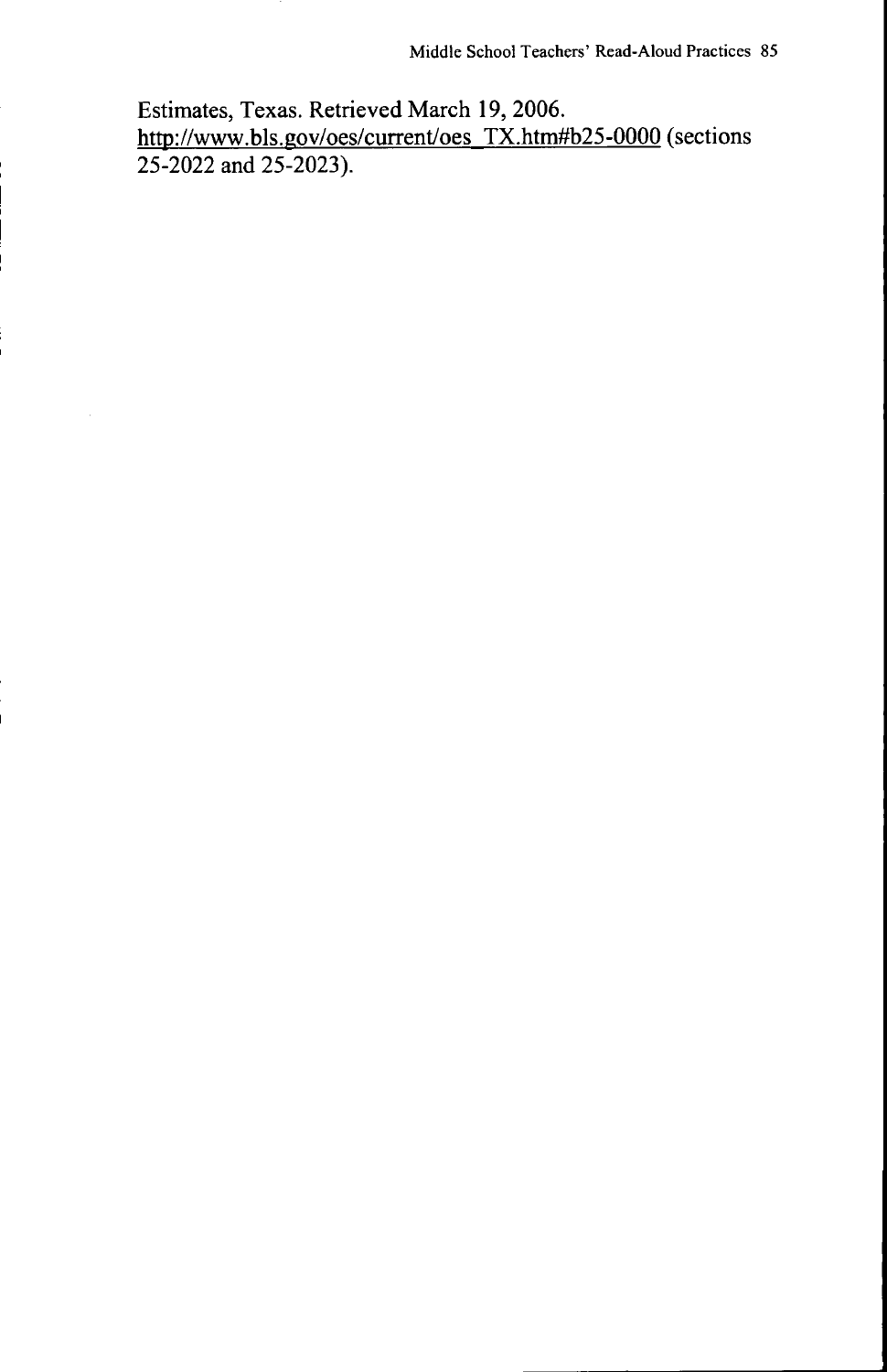# **Appendix**

Survey of Read-Aloud Practices of Texas Middle School Teachers

- 1. Sex
- a Female
- **Q Male**
- 2. Race/Ethnicity
- a African-American a Native American
- a Asian/Asian-American a Multi-racial/multi-ethnic
- 
- 
- 
- **Caucasian Caucasian Other: Please specify:**
- a Hispanic
- 3. Years of teaching experience (including the current academic year)
- 4. Age
- 5. Highest educational degree
- *a* Bachelors with concurrent teaching certification
- a Bachelors with alternative teaching certification
- Masters with first teaching certification
- *a* Masters only or Masters with additional teaching certification
- Doctorate
- 6. Metropolitan status of school district
- a Urban
- a Suburban
- *a* Rural
- 7. In which Texas Education Service Center region is your school located? (1-20)
- 8. Grade configuration of school
- $a = 4-8$ *a* 5-8  $-6-8$  $\epsilon$  6-7 or 7-8 a 7-9
- o Other: Please specify.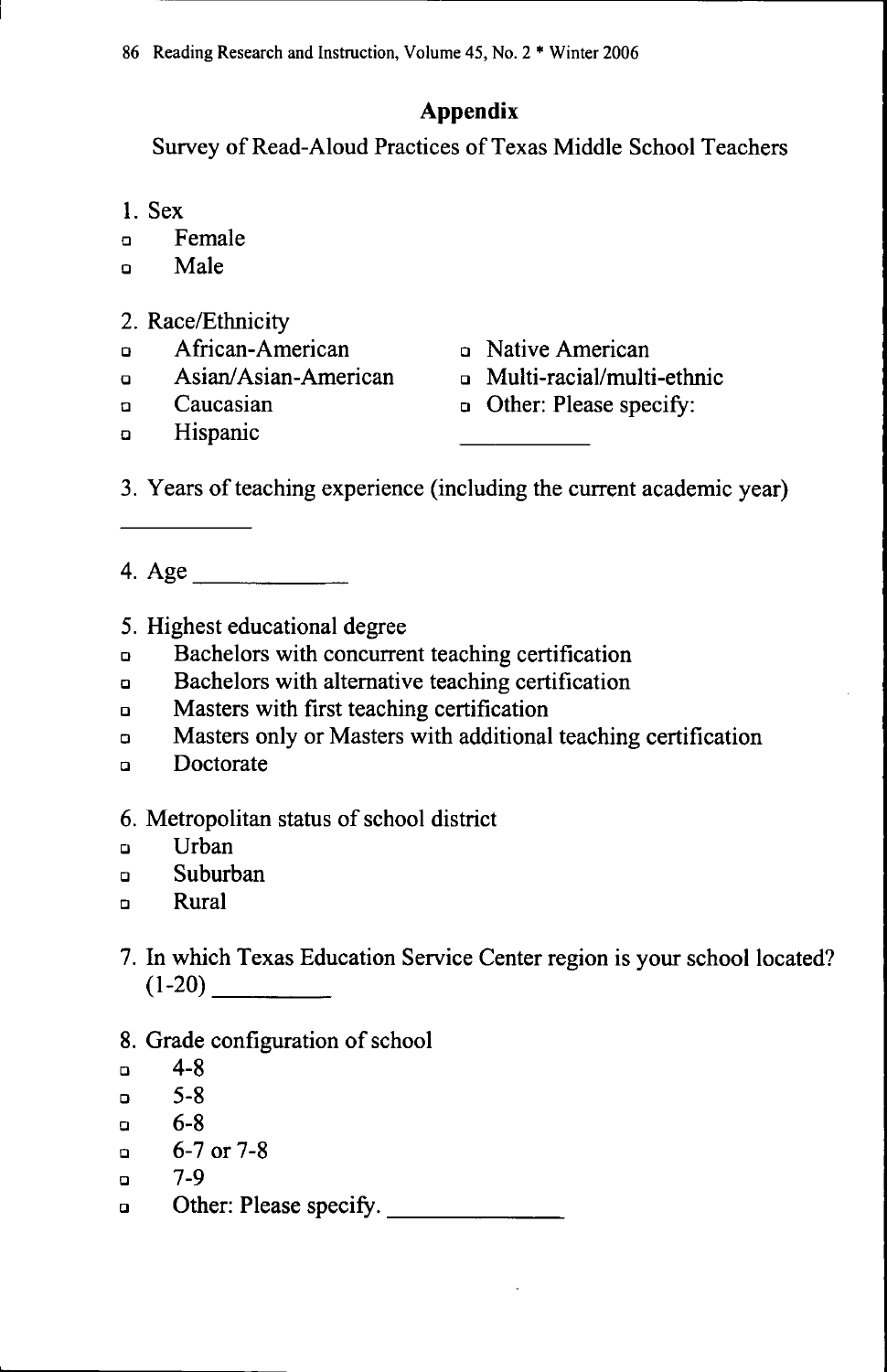*9.* Have you ever taken a course, workshop, or in-service in which the importance of reading aloud to students was stressed?

- Yes
- a No

10. What academic subject do you teach? (If you teach more than one subject, please select the subject in which you spend the most time.)

- $\square$  English/language arts/reading
- $\n **Mathematics**\n$
- D Science
- D History/social studies
- $\Box$  Other: Please specify.

11. To what grade(s) do you teach the subject selected in Question #10?

- 5
- *a* 6
- 7
- **Q 8**
- a Some combination of 5, 6, 7, 8. (Please specify)

# **Please answer the remaining questions about the subject area and grade(s) selected in Questions 10 and 11.**

- 12. Are the majority of the students you teach considered to be "at-risk," "remedial," or "special education"?
- Q Yes
- Q No
- **13. Do** you **read aloud** to the students in these classes? *(Reading aloud refers to the teacher reading aloud texts such as fictional and nonfictional literature, poetry, magazines, newspapers, etc. to students. We do not include reading aloud selections from textbooks, with the exception of literature anthologies. We also do not include reading aloud items such as directions or announcements.)*
- Yes **(Please skip question #14 and proceed to Questions 15-17)**
- **No (Please proceed to Question 14)**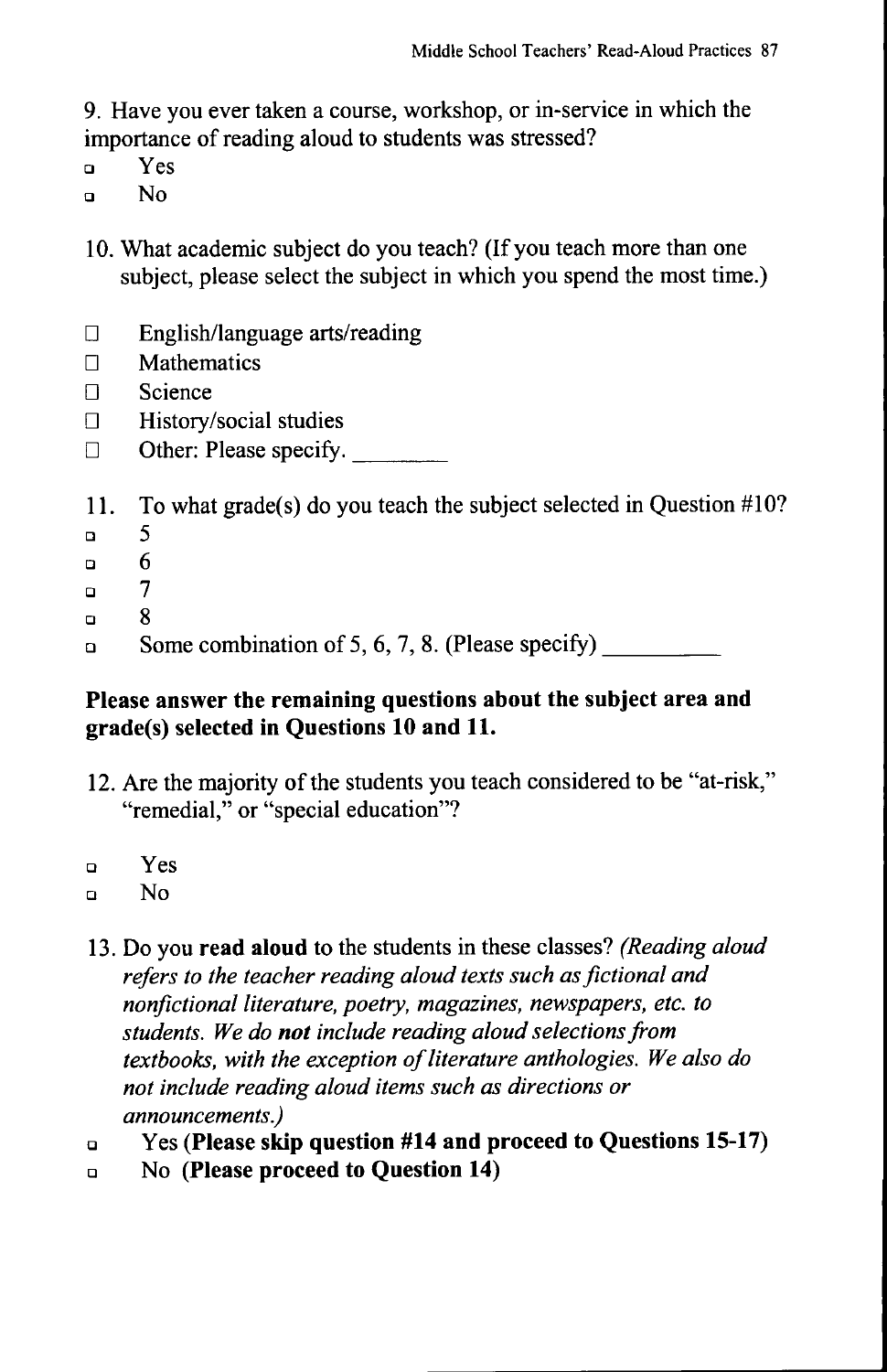- 14. If no, select the **one** item that best describes why you do **not** read aloud to your students.
- a Reading aloud is not appropriate for the subject I teach.
- Reading aloud is not appropriate for the age level of the students I teach.
- I do not think that reading aloud is an important instructional practice.
- **I** never think about including read-alouds as a part of my curriculum.
- a There is not enough time in the day.
- a I am uncomfortable reading aloud, or I do not know how to read aloud effectively.
- o Other: Please specify.

THANK YOU FOR YOUR PARTICIPATION. YOU ARE FINISHED WITH THE SURVEY.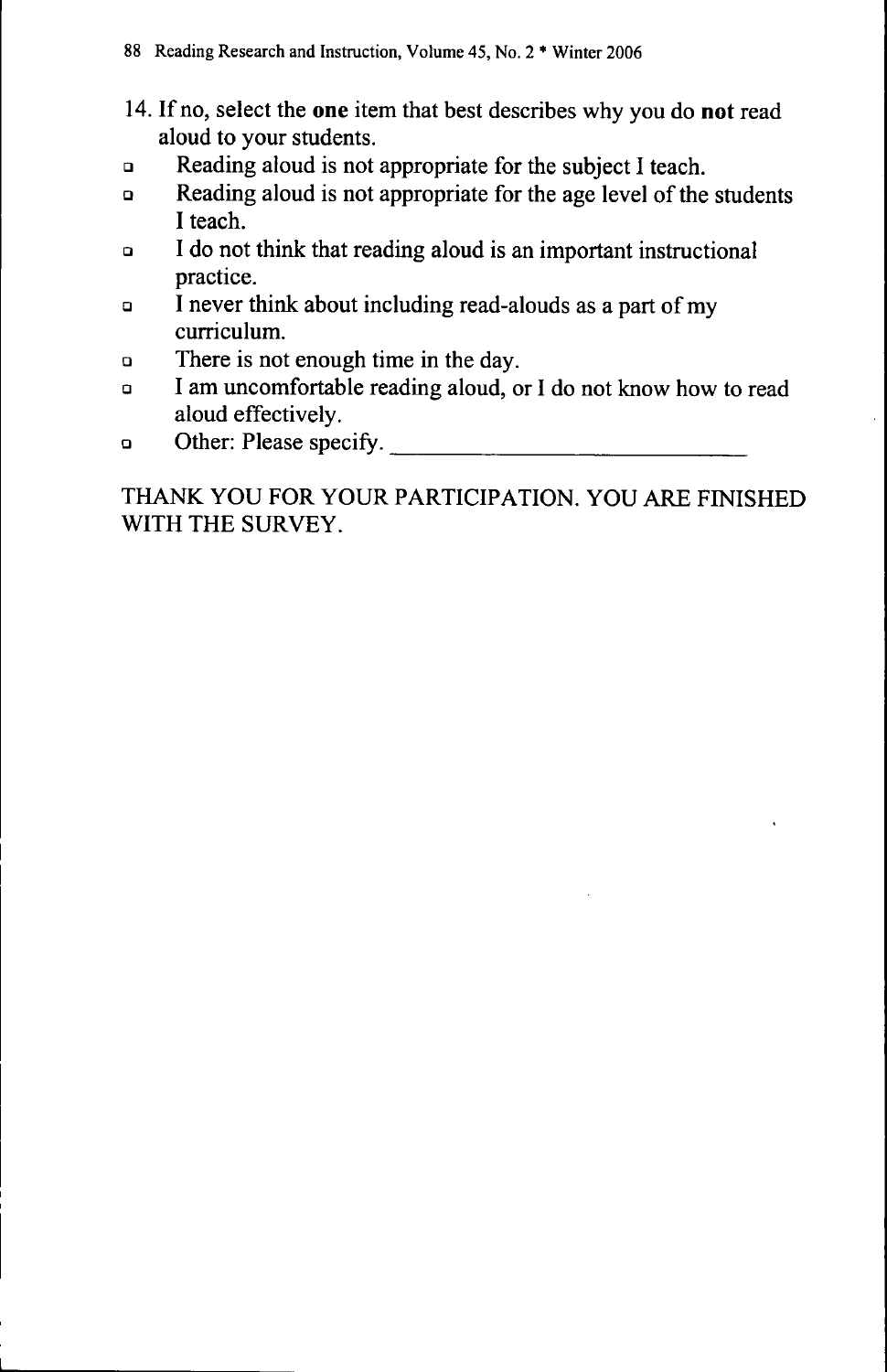- 15. If you selected "yes" for Question #13, select the **most important** reason why you read aloud to your students.
- a My students enjoy it
- a To build interest in a topic or to introduce a topic
- To enhance understanding/comprehension
- To create a community
- a To enrich students' lives
- a To expose students to texts they may not read otherwise
- a To improve listening skills
- a To increase general knowledge
- **To increase/improve vocabulary**
- a To make the text more accessible to my students
- To manage the students/class
- a To model fluent reading or to model word/vocabulary pronunciation
- To promote a love of literature and/or reading
- a To reinforce/emphasize content

## 16. Select the type of text you **most frequently** read aloud to your students.

- Information/nonfiction books, including biographies
- **Literature anthologies**
- **Q** Magazines
- n Newspapers
- a Novel/chapter books, including historical fiction, science fiction, and fanstasy
- a Picture books
- a Poetry books
- **Other: Please specify.**
- 17. Select the **main** type of opportunity you provide your students for responding to the text before, during, and/or after the read-aloud.
- a None. I just read aloud the text.
- Art/music/drama activities
- Q Examinations/quizzes
- Journal writing
- a Research/inquiry
- p Small-group discussion
- **Whole-class discussion**
- a Other: Please specify.

# **THANK YOU FOR COMPLETING THE SURVEY.**